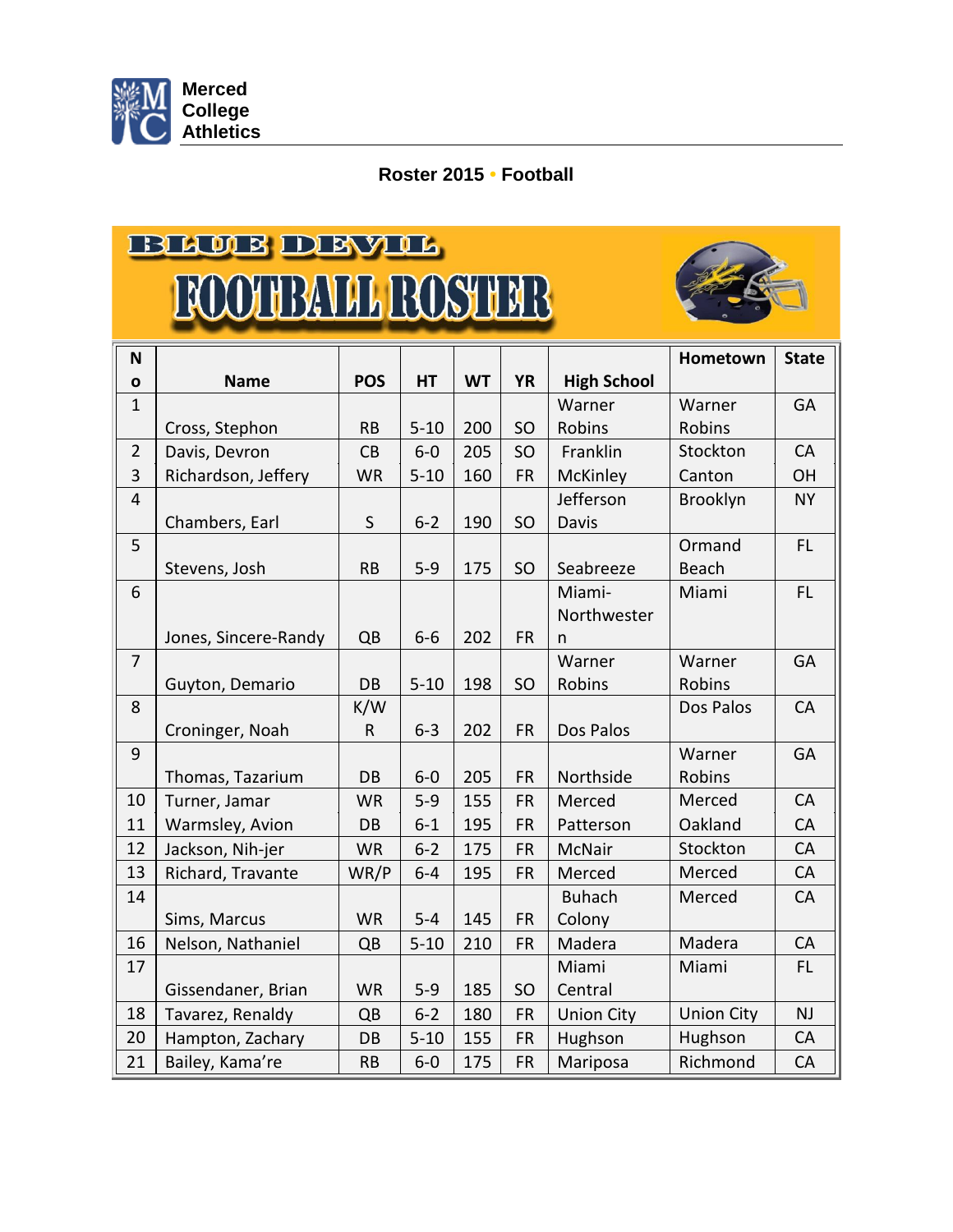| 22 |                     | DL/L      |          |     |           |                   | Dos Palos         | CA        |
|----|---------------------|-----------|----------|-----|-----------|-------------------|-------------------|-----------|
|    | Hill, Kailan        | B         | $6 - 1$  | 208 | <b>FR</b> | Dos Palos         |                   |           |
| 23 |                     | LB/F      |          |     |           |                   | <b>Union City</b> | NJ        |
|    | Rojas, Nawell       | B         | $5 - 10$ | 215 | <b>FR</b> | <b>Union City</b> |                   |           |
| 24 | Tomlin, Nathan      | DB        | $5 - 7$  | 170 | <b>FR</b> | Mariposa          | Mariposa          | CA        |
| 27 | Krieg, Tanner       | <b>RB</b> | $6 - 1$  | 205 | FR        | Summerville       | Tuolumne          | CA        |
| 29 | Parks, Jacob        | DB        | $5 - 10$ | 160 | <b>FR</b> | Pacheco           | Los Banos         | CA        |
| 30 |                     |           |          |     |           | <b>Buhach</b>     | Atwater           | CA        |
|    | Hernandez, Joel     | <b>RB</b> | $5 - 9$  | 187 | <b>FR</b> | Colony            |                   |           |
| 31 |                     |           |          |     |           |                   | Jacksonvill       | FL        |
|    | Williams, Khalaf    | <b>RB</b> | $5 - 9$  | 170 | <b>FR</b> | Mandarin          | e                 |           |
| 32 |                     |           |          |     |           |                   | <b>New</b>        | LA        |
|    | Sterling, Jessie    | DB        | $5 - 11$ | 195 | SO        | Veterans          | Orleans           |           |
| 33 | Parks, Paul         | <b>RB</b> | $6 - 2$  | 190 | SO        | Pacheco           | Los Banos         | CA        |
| 35 | Smith, Breck        | LS/LB     | $5 - 8$  | 185 | <b>FR</b> | Hilmar            | Newman            | CA        |
| 36 | Popejoy-Kamamu,     |           |          |     |           | <b>King</b>       | Maui              | HI        |
|    | Keanu               | LB        | $5 - 10$ | 195 | <b>FR</b> | Kekaulike         |                   |           |
| 40 |                     |           |          |     |           | <b>Buhach</b>     | Merced            | CA        |
|    | Stefani, Justin     | <b>RB</b> | $5 - 10$ | 225 | <b>FR</b> | Colony            |                   |           |
| 41 |                     |           |          |     |           |                   | Nagoya            | Japa      |
|    | Ohtsu, Kei          | <b>LB</b> | $6-0$    | 225 | <b>FR</b> | Takakura          |                   | n         |
| 43 |                     |           |          |     |           | <b>Buhach</b>     | Atwater           | CA        |
|    | Flores, Louis       | LB        | $6-0$    | 205 | <b>FR</b> | Colony            |                   |           |
| 44 | Lowe, Troy          | LB        | $6-0$    | 225 | <b>FR</b> | McKinley          | Canton            | OH        |
| 47 | Nava, Cristian      | LB        | $5 - 7$  | 220 | FR        | LeGrand           | Merced            | CA        |
| 49 |                     |           |          |     |           |                   | Nagoya            | Japa      |
|    | Kushida, Yusuke     | FB        | $5 - 8$  | 235 | SO        | Tokai Gakuen      |                   | n         |
| 50 |                     |           |          |     |           |                   | Warner            | GA        |
|    | Allen, Ty           | <b>OL</b> | $6 - 2$  | 291 | SO        | Northside         | Robins            |           |
| 55 | Small, Damon        | LB        | $6-2$    | 235 | FR        | Bayonne           | Bayonne           | NJ        |
| 56 | Lencioni, Paul      | LB/S      | $6-0$    | 195 | SO        | Pitman            | <b>Turlock</b>    | CA        |
| 57 |                     |           |          |     |           |                   | South             | FL.       |
|    | Orinstein, Joseph   | <b>OL</b> | $6-4$    | 273 | <b>FR</b> | South Dade        | Dade              |           |
| 58 | Patrovich, Peter    | LB        | $6-3$    | 215 | FR        | Bayonne           | Bayonne           | NJ        |
| 60 | Williams, Rufus     | DL        | $6-0$    | 270 | <b>FR</b> | Hunt              | Wilson            | <b>NC</b> |
| 63 | Salazar, Hector     | OL        | $6 - 1$  | 305 | FR        | Gustine           | Gustine           | <b>CA</b> |
| 64 |                     |           |          |     |           | Andrew P.         | San Jose          | CA        |
|    | Cevedia, Daniel     | <b>OL</b> | $6 - 1$  | 280 | SO        | Hill              |                   |           |
| 65 | Perez, Issac        | <b>OL</b> | $6-0$    | 250 | <b>FR</b> | Atwater           | Atwater           | CA        |
| 67 | McAllister, Xzavier | DL        | $6 - 7$  | 350 | SO        | McKinley          | Canton            | OH        |
| 69 |                     |           |          |     |           | <b>Buhach</b>     | Merced            | CA        |
|    | Harris, Marquez     | <b>OL</b> | $5 - 11$ | 250 | SO        | Colony            |                   |           |